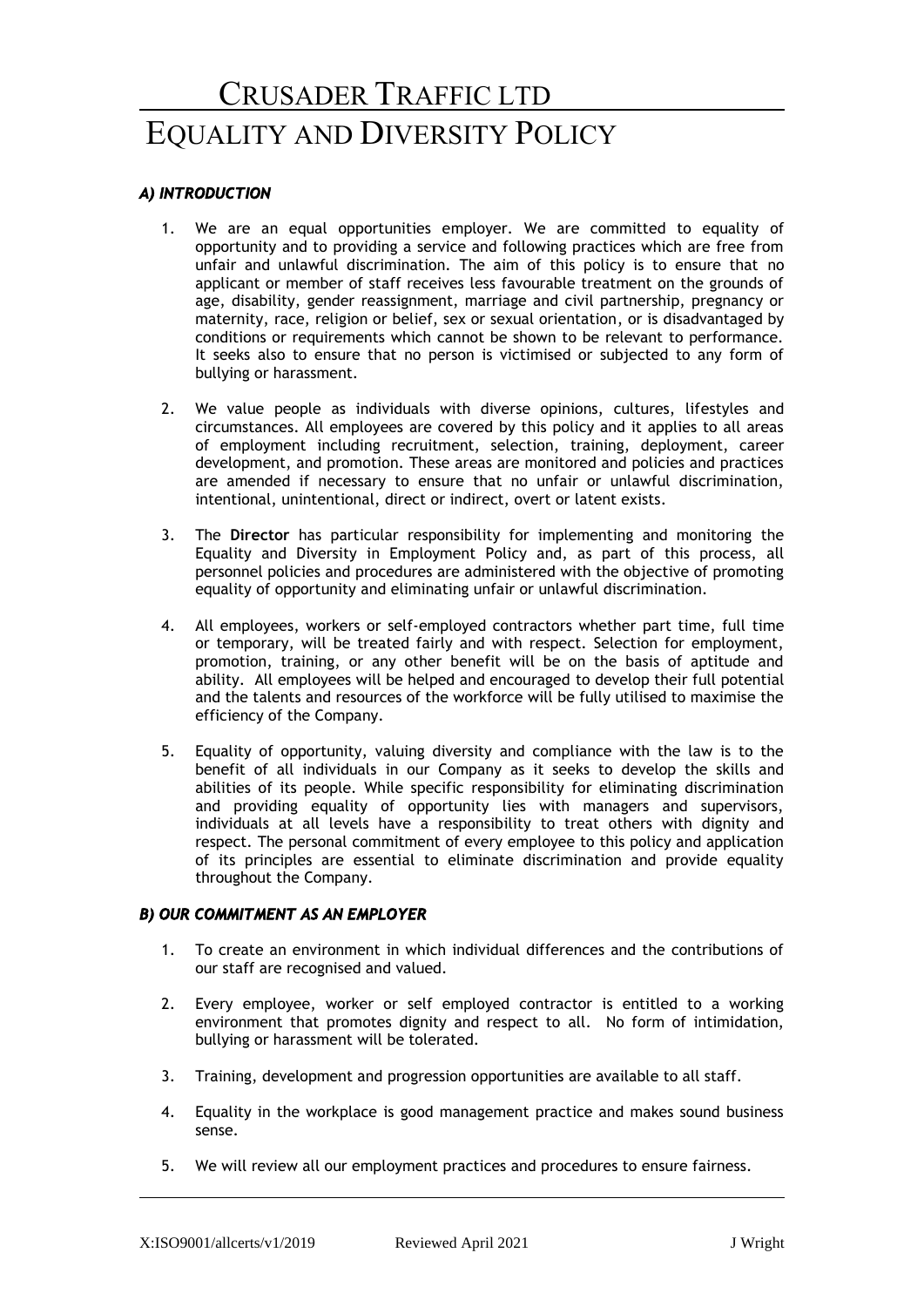# *C) OUR COMMITMENT AS A SERVICE PROVIDER*

- 1. We aim to provide services to which all clients are entitled regardless of age, disability, gender reassignment, marriage and civil partnership, pregnancy or maternity, race, religion or belief, sex or sexual orientation, offending past, caring responsibilities or social class.
- 2. We will make sure that our services are delivered equitably and meet the diverse needs of our service users and clients by assessing and meeting the diverse needs of our clients.
- 3. This policy is fully supported by senior management and has been agreed with employee representatives
- 4. This policy will be monitored and reviewed annually.
- 5. We have clear procedures that enable our clients, candidates for jobs and employees to raise a grievance or make a complaint if they feel they have been unfairly treated.
- 6. Breaches of our equality and diversity policy will be regarded as misconduct and could lead to disciplinary proceedings.

# *EQUAL OPPORTUNITY POLICY STATEMENTS*

## *AGE*

We will:

- ensure that people of all ages are treated with respect and dignity;
- ensure that people of working age are given equal access to our employment, training, development and promotion opportunities; and
- challenge discriminatory assumptions about younger and older people.

# *DISABILITY*

We will:

- provide any reasonable adjustments to ensure disabled people have access to our services and employment opportunities;
- challenge discriminatory assumptions about disabled people; and
- seek to continue to improve access to information by ensuring availability of: loop systems; Braille facilities; alternative formatting; and sign language interpretation.

# *RACE*

We will:

- **•** challenge racism wherever it occurs;
- respond swiftly and sensitively to racists incidents; and
- actively promote race equality in the Company.

#### *GENDER*  We will:

- challenge discriminatory assumptions about women and men;
- take positive action to redress the negative effects of discrimination against women and men;